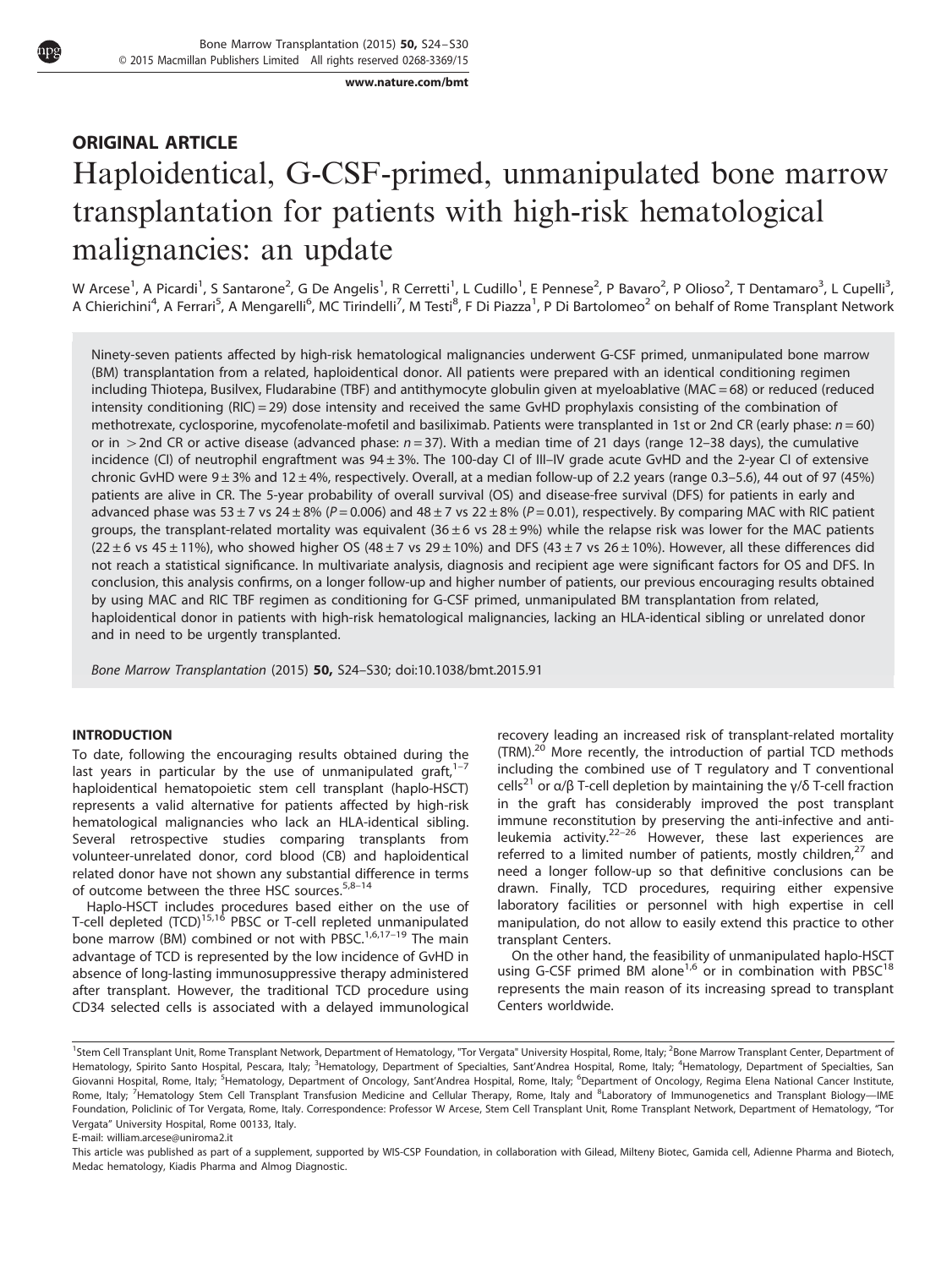In T-cell repleted haplo-HSCT, the GvHD prophylaxis consists of a necessarily intensive immunosuppressive therapy.<sup>[6,28](#page-6-0)</sup> Combined with other drugs, the use of high dose post transplant cyclopho-sphamide (CTX) over 2 days<sup>[19,29](#page-6-0)</sup> or the administration of basiliximab, a monoclonal anti-CD25 Ab, at days 0 and +4 after transplant $^{28}$  $^{28}$  $^{28}$  are both associated with favorable outcomes in the context of both myeloablative (MAC) and reduced intensity conditioning (RIC) regimen.

Rome Transplant Network (RTN), a Joint Accreditation Committee-ISCT & EBMT (JACIE) accredited metropolitan transplant program, and the transplant program of Pescara Hematologic Center promoted a transplantation protocol with G-CSF primed, unmanipulated BM for patients with high-risk hematological malignancies lacking an HLA-identical sibling, for whom neither an unrelated donor from the International Registry nor a CB unit were available in adequate time. All patients received the same GvHD prophylaxis, but at the beginning of this experience the conditioning regimens were slightly different. Over the years, we changed our general transplant policy and since the end of 2007 a unique conditioning regimen was established for any type of HSC source: HLA-identical sibling, volunteer-unrelated donor, CB and Haplo transplant. The first analysis of our pilot clinical trial was conducted on the first 80 haploidentical transplant patients receiving the same GvHD prophylaxis but different conditioning regimens. $6$  The median follow-up was 1.5 years (range 0.5–6.2) years). In multivariate analysis, the use of Thiotepa, Busilvex, Fludarabine (TBF)-MAC regimen and the year of haplo-HSCT after 2007 were identified as significant favorable factors in preventing relapse and for both overall survival (OS) and disease-free survival (DFS), respectively. To prospectively confirm the encouraging results obtained in the pilot trial and to verify the indications arising from multivariate analysis, a unique conditioning regimen, TBF-MAC or RIC according to the age and/or the Sorror comorbidity index, was adopted. Overall, 134 patients including the first 80 patients previously analyzed have been transplanted from an haploidentical donor. Herein, we report the results of 97 patients with a median follow-up of 2.2 years (range 0.3–5.6 years), receiving a unique conditioning regimen (TBF-MAC = 68; TBF-RIC = 29) and an identical GvHD prophylaxis, who were transplanted with an unmanipulated BM from a haploidentical, G-CSF primed family donor.

## PATIENTS AND METHODS

From January 2008 to June 2013, 97 consecutive patients, affected by hematological malignanices, underwent G-CSF primed BM transplantation from haploidentical related donors at 2 italian transplant Centers.

Patients were selected according to the following criteria: (1) diagnosis of malignant hematological disease in active status or in CR but at high risk of progression; (2) unavailability of  $\geq 8/10$  HLA Ag-matched unrelated donor through the international registry; (3) unavailability of single unrelated CB unit matched at low (class I) and high resolution (class II) typing for 5/6 HLA Ags and containing  $>$  3x10<sup>7</sup>/kg total nucleated cells (TNC) and  $\geq 1 \times 10^{5}$ /kg CD34+ cells by recipient body weight or matched for 4/6 HLA Ags and containing  $>$  3.5  $\times$  10<sup>7</sup>/kg TNC and  $\ge$  2  $\times$  10<sup>5</sup>/kg CD34 + cells; (4) an expected interval time to transplant from an unrelated donor of  $>$  3 months.

Patients with  $>$  2 performance status according to ECOG criteria, of age  $>$  70 years or affected by uncontrolled infections and/or severe heart, liver, renal or psychiatric disease were considered not eligible.

The primary end points of the study were engraftment, chimerism, acute GvHD and 1-year TRM; the secondary end points were maintenance of long-term engraftment, chronic GvHD, relapse, OS and DFS. The study was approved by the institutional review board (IRB) of both Institutions. Informed consent for the treatment was obtained from all patients and donors or their legal guardians in accordance with the Declaration of Helsinki.

Table 1. Patie

S25

| <b>Table 1.</b> Patient characteristics |                           |  |  |  |
|-----------------------------------------|---------------------------|--|--|--|
| Patient characteristics ( $n = 97$ )    |                           |  |  |  |
| Median age, year (range)                | $44(5-67)$                |  |  |  |
| Pediatric patients < 16 year, $n$ (%)   | 4(4%)                     |  |  |  |
| Patients $> 55$ year, n (%)             | 20 (21%)                  |  |  |  |
| Patient sex, n (%)                      |                           |  |  |  |
| Male                                    | 52 (54%)                  |  |  |  |
| Female                                  | 45 (46%)                  |  |  |  |
| Disease                                 |                           |  |  |  |
| Early phase, n (status)                 | 60                        |  |  |  |
| <b>AAAI</b>                             | $AC (CD1 = 22, CD2 = 14)$ |  |  |  |

| <b>Disease</b>                                                                                                                                          |                                                                                                        |  |  |  |
|---------------------------------------------------------------------------------------------------------------------------------------------------------|--------------------------------------------------------------------------------------------------------|--|--|--|
| Early phase, n (status)                                                                                                                                 | 60                                                                                                     |  |  |  |
| AML                                                                                                                                                     | 46 (CR1 = 32; CR2 = 14)                                                                                |  |  |  |
| <b>ALL</b>                                                                                                                                              | 10 (CR1 = 7; CR2 = 3)                                                                                  |  |  |  |
| <b>CML</b>                                                                                                                                              | 1 (CP1 = 1)                                                                                            |  |  |  |
| <b>MM</b>                                                                                                                                               | 1 $(CR1 = 1)$                                                                                          |  |  |  |
| HL                                                                                                                                                      | 1 (CR2 = 1)                                                                                            |  |  |  |
| <b>MDS</b>                                                                                                                                              | 1 (CR1 = 1)                                                                                            |  |  |  |
| Advanced phase, n (status)                                                                                                                              | 37                                                                                                     |  |  |  |
| AML                                                                                                                                                     | 11 (CR $>$ 2 = 2; AD = 9)                                                                              |  |  |  |
| ALL                                                                                                                                                     | 4 ( $CR > 2 = 1$ ; $AD = 3$ )                                                                          |  |  |  |
| <b>CML</b>                                                                                                                                              | $3 (CP2 = 3)$                                                                                          |  |  |  |
| HL                                                                                                                                                      | $7 (AD = 7)$                                                                                           |  |  |  |
| MFI                                                                                                                                                     | $2 (AD = 2)$                                                                                           |  |  |  |
| <b>MDS</b>                                                                                                                                              | 3 ( $CR > 2 = 1$ ; $AD = 2$ )                                                                          |  |  |  |
| <b>NHL</b>                                                                                                                                              | $6 (AD = 6)$                                                                                           |  |  |  |
| Plasm. Leuk.                                                                                                                                            | 1 $(AD = 1)$                                                                                           |  |  |  |
| Malignancies, n (%)                                                                                                                                     |                                                                                                        |  |  |  |
| Myeloid                                                                                                                                                 | 67 (69%)                                                                                               |  |  |  |
| Lymphoid                                                                                                                                                | 30 (31%)                                                                                               |  |  |  |
|                                                                                                                                                         |                                                                                                        |  |  |  |
| Previous transplant, n (%)                                                                                                                              |                                                                                                        |  |  |  |
| Autologous                                                                                                                                              | 22 (23%)                                                                                               |  |  |  |
| Allogeneic                                                                                                                                              | 2(2%)                                                                                                  |  |  |  |
| Abbreviations: $AD = active$ disease; $CP = chronic$ phase; $HL = Hodgkin$<br>Lymphoma;<br>$MM = multiple$<br>myeloma;<br>Leuk. = plasma cell leukemia. | $MDS = myelodisplastic$ syndrome; $MFI = myelofibrosis;$<br>$NHL = Non-Hodgkin$<br>Lymphoma;<br>Plasm. |  |  |  |

#### Patients

Patients had a median age of 44 years (range 5–67 years) and 20 of them were  $>$  55 years. Patients in first or second CR were considered in early phase at time of transplant, while patients in  $>$  2 CR, PR or with active/ resistant disease were considered in advanced phase. The majority of patients ( $n = 71$ ) were affected by acute leukemia, most of them by AML  $(n=57)$ . For AML patients transplanted in CR1, high-risk factors were: refractoriness to first line chemotherapy, secondary leukemia, complex karyotype, FLT-3/ITD positivity and persistence of minimal residual disease after consolidation, while high-risk factors for ALL transplanted in CR1 were: refractoriness to first line chemotherapy, Ph positivity and hyperleukocytosis. Overall, 60 (62%) and 37 (38%) patients underwent haplo-HSCT in early or advanced phase, respectively. Twenty-four (25%) of the cases had received a previous transplant as autologous ( $n = 22$ ) or allogeneic  $(n = 2)$ . Further details concerning underlying disease and patient characteristics are described in Table 1.

The median time between diagnosis and haplo-HSCT was 11 months (range 4–119), while the median time between the start-up of allogeneic donor search and haplo-transplant was 5.3 months (range 1.9–46.7).

#### Donors

Donors eligibility was independently evaluated by transplant and blood bank physicians, according to the JACIE criteria. In case of multiple available donors, the mother aged  $\leq 70$  years without comorbidity contraindicating BM collection and/or G-CSF administration had priority. The youngest male adult donor within the family represent the second choice. Donor/recipient CMV status and ABO matching were also considered for donor selection. Before the BM harvesting, two autologous blood transfusions of the donor were collected and stored.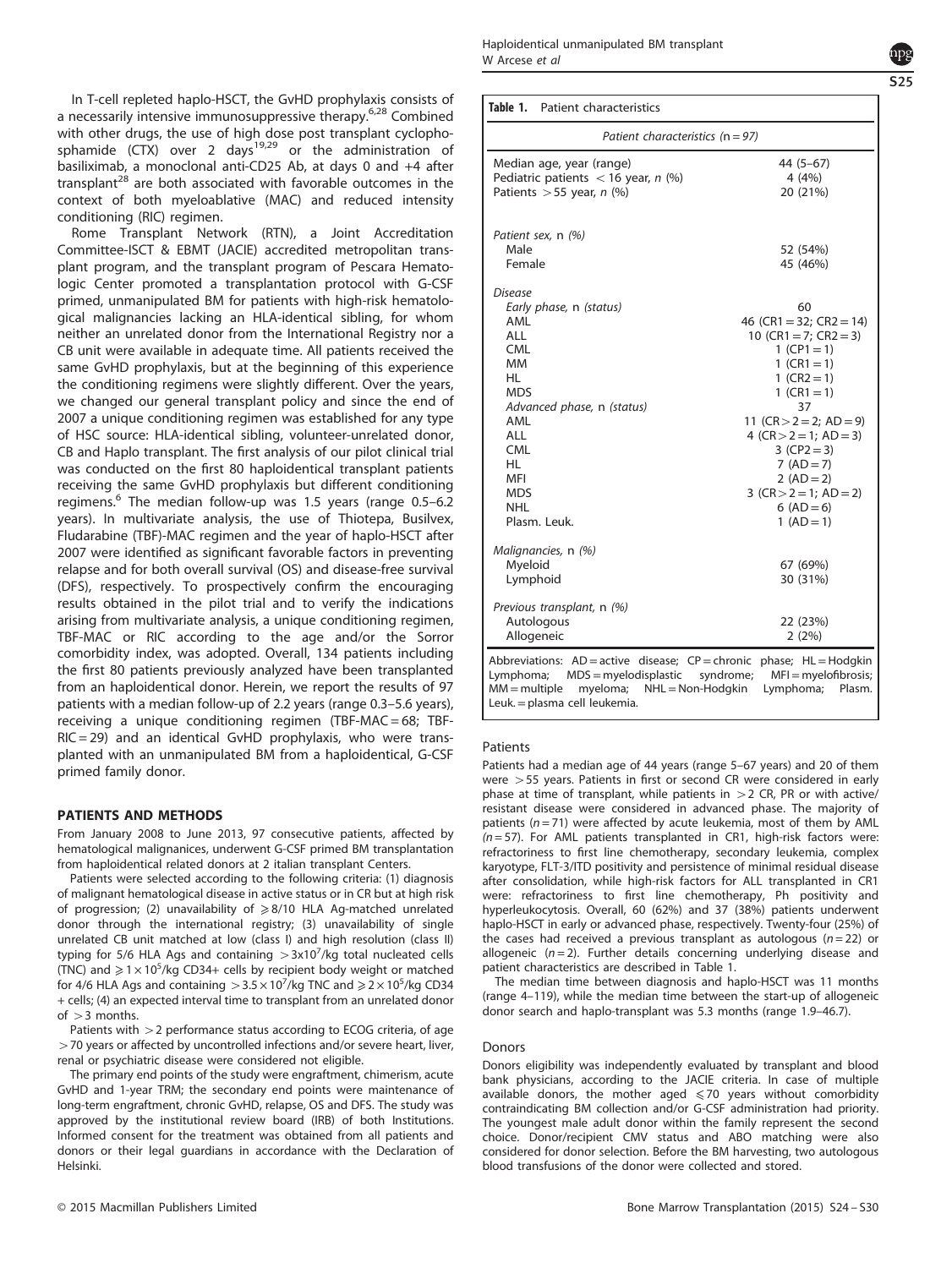Table 2. Donor/recipient characteristics Donor/recipient characteristics Median donor age, year (range) 41 (18-70) Patient sex, n (%) Male 56 (58%) Female 41 (42%) Donor/recipient kinship, n (%) Sibling 38 (39%) Offspring 32 (33%)<br>Mother 32 (23%) Mother 22 (23%)<br>Father 22 (5%) Father  $5(5\%)$ Donor/recipient sex, n (%) Male–male 30 (31%)<br>Male–female 30 (27%) Male–female<br>
Female–male<br>
22 (23%) Female–male<br>
Female–female<br>
22 (23%)<br>
19 (19%) Female–female Donor/recipient CMV serostatus, n (%) Negative–negative<br>
Negative–positive<br>
Negative–positive<br>  $14(14\%)$ Negative–positive<br>Positive–negative 14( 14%)<br>B (8%) Positive–negative and the set of the set of the Second Second B (8%)<br>Positive–nositive and the Second Second Second Second Second Second Second Second Second Second Second Second S Positive–positive Donor/recipient AB0 match, n (%) Minor mismatched 20 (21%)<br>
Major mismatched 25 (26%) Major mismatched 25 (26%)<br>Matched 25 (53%) Matched 52 (53%) HLA-A, B, DRB1 mismatched Ags, n (%) 2 37 (38%) 3 60 (62%)

Donors (male, 58%) had a median age of 41 years (range18–70 years) and in order were represented by sibling (39%), offspring (33%), mother (23%) and father (5%). The donor/recipient combinations were female to male in 23%, negative to CMV positive in 14% with a pair's CMV negativity occurring in only 5% of cases and AB0 minor and major incompatibility in 21% and 26%, respectively. The HLA-A, B, DRB1, DQB1, DPB1 and C loci were determined by at least intermediate-resolution DNA typing, in all cases. All donors were HLA-identical for one haplotype and mismatched for 2  $(n = 37, 38%)$  or 3  $(n = 60, 62%)$  A, B, DR loci on the unshared haplotype (Table 2).

## Conditioning regimen

An identical chemotherapy-based conditioning regimen consisting of a combination of TBF was adopted.<sup>30</sup> It was administered according to a MAC schedule (TBF-MAC: thiotepa 5 mg/kg per day at days − 7and − 6, busulfan 3.2 mg/kg per day in a single IV infusion over 3 h and fludarabine 50 mg/m<sup>2</sup> per day IV in 1 h at days  $-5$ ,  $-4$  and  $-3$ ) or at reduced intensity (TBF-RIC) by deleting one dose of thiotepa and busulfan, respectively. The conditioning regimen included the antithymocyte globulin (ATG-Fresenius, Neovii Biotech GmbH, Grafelfing, Germany) given at dose of 5 mg/kg per day on days −4 through −1. Overall, 68 patients (70%) were conditioned with TBF-MAC and 29 (30%) with TBF-RIC.

## GvHD prophylaxis

Regardless of the conditioning regimen (RIC or MAC), the GvHD prophylaxis was identical for all the patients and consisted of five drugs combination: (1) pre-transplant antithymocyte globulin; (2) cyclosporine given by continuous IV infusion at 1.5 mg/kg per day from day − 7 to − 2 and increased to 3 mg/kg per day from day −1 until oral intake at 5–6 mg/kg per day in two daily doses. The cyclosporine dose was adjusted on the basis of plasma levels (150–350 ng/ml), hepatic and renal toxicity. From day +180, cyclosporine was weekly tapered by 5% of the dose until discontinuation; (3) IV methotrexate was administered at 15 mg/m<sup>2</sup> on day +1 and at 10 mg/m<sup>2</sup> on day 3, 6 and 11; (4) basiliximab (Simulect, Novartis Pharma AG, Basle, Switzerland), an anti-CD25 monoclonal Ab, given as 30 min IV infusion on day 0 (2 h before graft infusion) and on day +4 at a fixed dose of 20 or 10 mg according to the patient body wt, respectively, exceeding or less than 35 kg; (5) mycophenolate-mofetil, administered orally at 15 mg/kg per day in 2 daily doses from day +7 to day +100.

## BM harvest

All donors were primed with 4 μg/kg per day granulocyte-CSF given as single SC injection for 7 consecutive days, from −7 to −1. On day 0, BM was harvested from the posterior iliac crests for a target vol of 15–20 ml/kg donor body wt. Fresh and unmanipulated BM cells were infused into the recipient on the same day.

## Evaluation of engraftment and donor chimerism

Myeloid engraftment was defined as the first of 3 consecutive days with an ANC  $\geq 0.5 \times 10^9$ /L, whereas platelet engraftment was defined as the day with a platelet  $\ge 20 \times 10^9$ /L in absence of transfusion support for a week. Hematopoietic chimerism was evaluated by cytogenetic G-banding or FISH for sex mismatched patient–donor pairs or by PCR-based analyses of polymorphic microsatellite regions by STR for sex matched pairs, using peripheral blood samples from the donors and recipients. After haplo-HSCT, recipient BM samples were drawn monthly for the first 3 months and every 3–6 months for the additional 1–2 years.

Primary graft failure was defined as the absence of hematological recovery in patients surviving  $>$  21 days with no evidence of myeloid donor cells in recipient's BM at day 28 after transplantation.

## Supportive therapy and Infection prophylaxis

All patients were hospitalized in rooms with HEPA air filter and received antinfectious prophylaxis with oral trimethoprim–sulfamethoxazole prehaplo-HSCT from day −10 to −2 and from the hematopoietic recovery until the achievement of CD4+ T-cell counts  $>$  200-400  $\times$  10<sup>6</sup>/L; (2) fluconazole from day − 10 to day +100; (3) acyclovir from day − 1 to immunological recovery; (4) ciprofloxacin from day − 1. All blood products were irradiated with 2500 cGy. Granulocyte-colony stimulating factor (filgastrim or lenograstim) was administered from day +1 until the achievement of a sustained and durable PMN engraftment. CMV and Epstein Barr virus were regularly monitored in the blood by PCR assays.

## **Definitions**

The incidence of acute and chronic GvHD were evaluated in all patients with evidence of engraftment or surviving  $>100$  days and they were classified by Glucksberg criteri[a31,32](#page-6-0) or Seattle-National Institutes of Health (NIH) criteria,<sup>[33](#page-6-0)</sup> respectively. TRM was defined as death from any cause except relapse. Relapse was assessed by molecular, cytogenetic or morphological evidence of the original hematological disease in peripheral blood, BM or any extramedullary site. OS and DFS were defined as time to death from all causes and time to relapse or death in remission, respectively.

## Statistical analysis

The data from clinical assessments were summarized using descriptive techniques, including mean, median, SD, range, minimum and maximum value for continuous variables, absolute and relative frequencies for categorical variables.

Using parametric and non-parametric statistical procedures  $(X^2$ -test, Fisher exact test and rank correlation coefficient of Spearman), the possible interdependence between two or more variables was evaluated. For all statistics a P-value of  $< 0.05$  was considered as statistically significant.

The cumulative incidence (CI) of neutrophil and platelet engraftment, acute and chronic GvHD, TRM and disease relapse were estimated with competing risk analysis,<sup>34</sup> considering relapse or TRM as competing events for engraftment and acute or chronic GvHD. Relapse and TRM were considered as reciprocal competing risks. The curves of various subgroups were compared using the Gray test.<sup>35</sup> DFS and OS curves were estimated and plotted by the Kaplan–Meier product-limit method<sup>[36](#page-6-0)</sup> and significant differences were tested using the log-rank test. $37$ 

The Cox proportional hazard model<sup>[38](#page-6-0)</sup> was applied to investigate the multivariate effect on OS, DFS, TRM and relapse of all the variables object of the study. All the analysis were conducted using software SAS 9.3.1 (SAS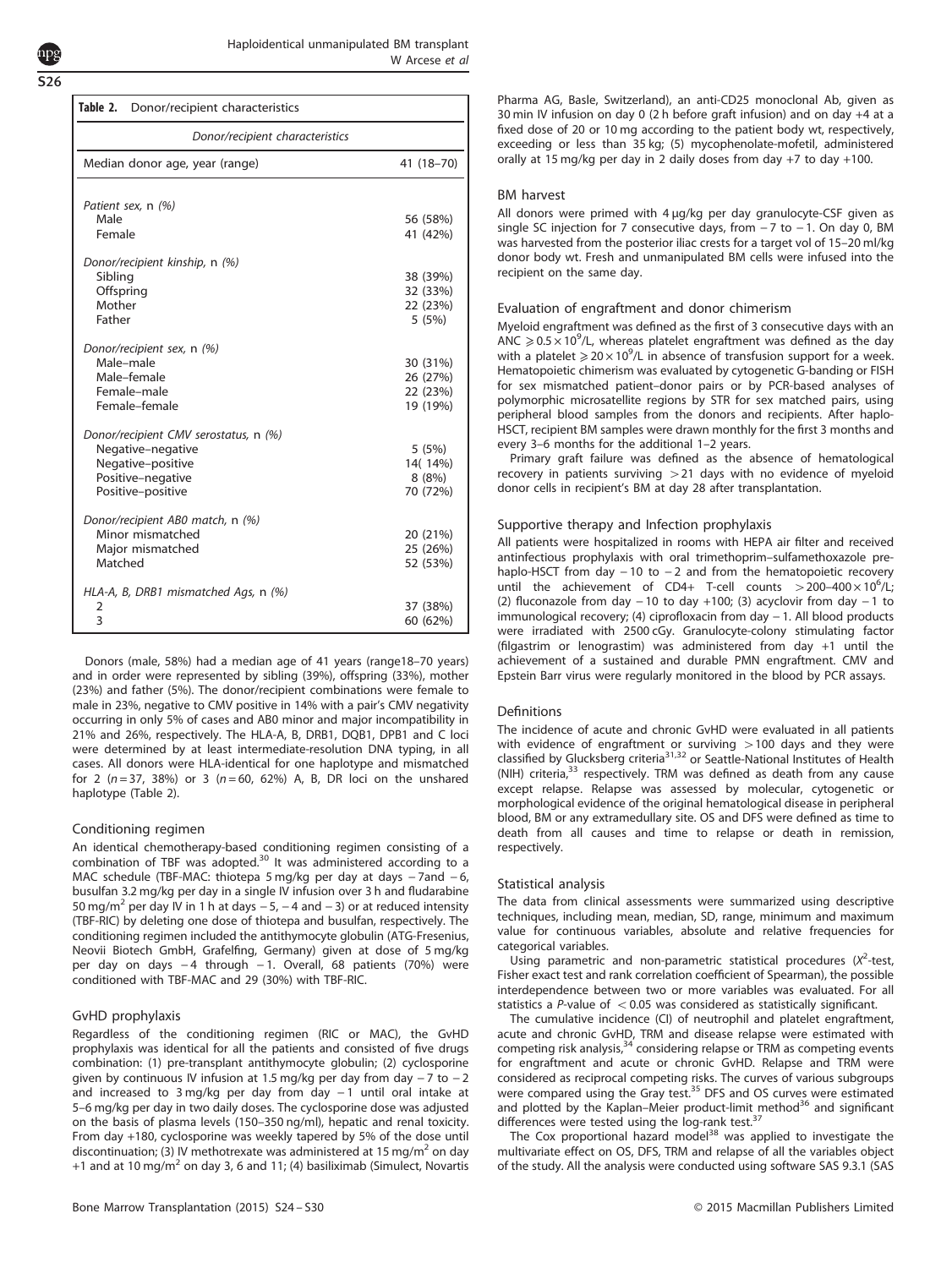

# RESULTS

# Graft composition

The median dose of TNC, CD34+ and CD3+ cells infused were: 7.4  $x10^{8}/kg$  (range 2–29),  $2 \times 10^{6}/kg$  (range 0.6-11) and  $3 \times 10^{7}/kg$ (range 0.9–17), respectively. No side effect related to donor rh-G-CSF priming and/or BM harvesting was observed.

## Engraftment

The 100-day CI of neutrophil and platelet engraftment was 94  $\pm$  3% and 84  $\pm$  4%, respectively (Figure 1), with a median time of 20 days (range 12–38) for absolute neutrophils count and 27 days (range 14–180) for platelets. At day 60, a full donor chimerism was detected in all evaluable patients. No significant difference was observed between patients receiving MAC or RIC conditioning regimen.

# Acute and chronic GvHD

Overall, aGvHD was absent in 41 (48%) out of 86 evaluable patients, while it was of grade I in 12 (14%), grade II in 22 (26%), grade III in 4 (5%) and grade IV in 7 (8%) patients. The median time to aGvHD was 26 days (range, 8–170) with a 100-day CI of grade II–IV and III–IV of  $31 \pm 5\%$  and  $9 \pm 3\%$ , respectively (Figure 2a).

No signs of c-GvHD were observed in 63 (81%) out of 78 evaluable patients, of whom 9 (11%) and 6 (8%) developed a limited and extensive form of c-GvHD, respectively, at a median time of 258 days (range 60–660) after transplant. The CI of overall



Figure 1. Engraftment. CI for neutrophils (continuous line) and platelets (dotted line).



# TRM and complications

Overall, 31 patients (32%), 14 (23%) of 60 in early and 17 (46%) of 37 in advanced disease status, died of transplant-related complications at a median of 76 days (range 9–527). The infections were the main cause of TRM accounting for 48% of all deaths. Most of the events occurred within 6 months after transplant with a CI of TRM for all patients of  $20 \pm 4\%$  at 100 days,  $30 \pm 5\%$  at 6 months,  $31 \pm 5\%$  at 1 year and  $34 \pm 5\%$  at 5 years. TRM was significantly lower for patients who received haplo-HSCT in early phase of disease with respect to patients transplanted in advanced phase:  $13 \pm 4$  vs  $29 \pm 8$ % at 100 days ( $P = 0.048$ ),  $22 \pm 5$ vs 41  $\pm$  8% at 6 months (P = 0.046) and 25  $\pm$  6 vs 49  $\pm$  8% at 5 years  $(P = 0.02)$  (Figure 3). No statistical difference was found in terms of 5-year CI of TRM between patients conditioned with TBF-RIC and those prepared with TBF-MAC regimen:  $28 \pm 9$  vs  $36 \pm 6$ % (P = NS). The multivariate analysis did not show any factor significantly affecting TRM.

#### Relapse

Overall, the CI of relapse was  $14 \pm 4\%$  at 6 months,  $19 \pm 5\%$  at 1 year and  $30 \pm 5$ % at 5 years from transplantation. The relapse occurred after a median time of 180 days (range 27–1217) in 23 patients, 12 of whom transplanted in early and 11 in advanced disease status. No significant difference of relapse rate was observed among patients conditioned with TBF-MAC or RIC. However, although the difference was not statistically significant, the 5-year CI of relapse was remarkably lower for patients



Figure 3. Transplant-related mortality. CI of TRM according to the disease status at transplant: patients in early phase  $(n=60, 60)$ continuous line) and patients in advanced phase  $(n=37)$ , dotted line).



Figure 2. Acute and chronic GvHD. (a) CI of grade III–IV acute GvHD. (b) CI of extensive chronic GvHD.

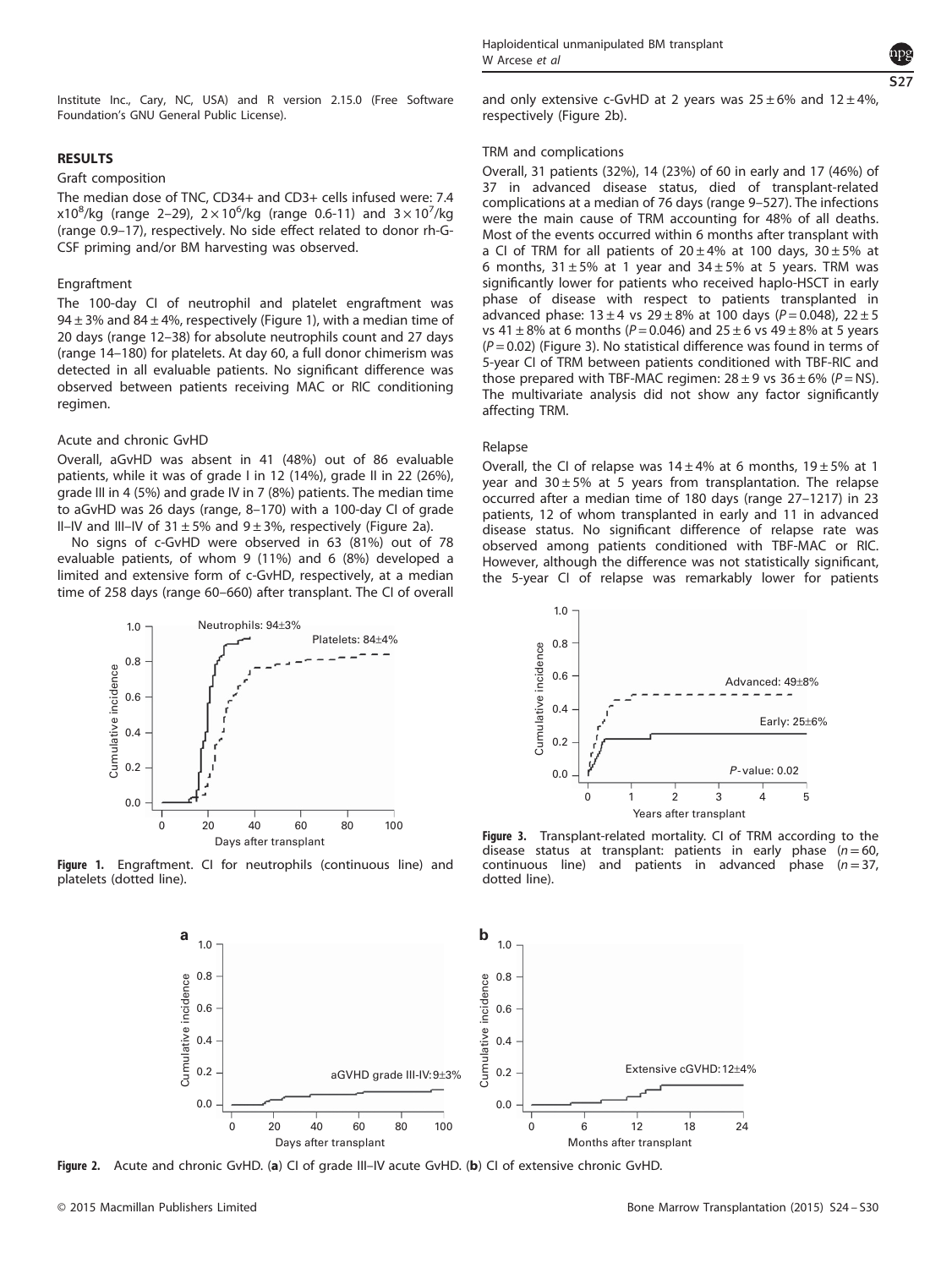receiving MAC than for those receiving RIC (22  $\pm$  6 vs 45  $\pm$  10%,  $P = NS$ ). The 5-year CI of relapse was not significantly different between patients who received haplo-HSCT in early or advanced phase of disease (26  $\pm$  7 vs 36  $\pm$  9%, P = NS) (Figure 4). These data were confirmed on the cohort of 68 patients conditioned with only TBF-MAC regimen  $(18 \pm 7 \text{ vs } 27 \pm 10\%$ ,  $P = \text{NS}$ ).

Sixteen (70%) out of 23 relapses occurred in the BM, while 5 (22%) were extramedullary and 2 (8%) occurred in both BM and extramedullary site. Among the 23 relapsed patients, 15 died of



Figure 4. Relapse. CI of Relapse according to the disease status at transplant: patients in early phase  $(n = 60, \text{ continuous line})$  and patients in advanced phase ( $n=$  37, dotted line).

disease progression, 3 of treatment-related complications, 1 patient died in CR of unknown cause and 4 patients are currently alive. Among the four surviving patients, three are in CR (one after donor lymphocyte infusion and two after a 2nd haplo-HSCT from different donor) at 24, 34 and 44 months from relapse, respectively, and one patient has stable disease at 5 months after relapse. As for the TRM, multivariate analysis for relapse, has not identified any statistically significant factor.

### OS and DFS

The 5-year probability of OS was  $42 \pm 6%$  significantly higher for patients transplanted in early vs those transplanted in advanced phase of disease (53 ± 7 vs  $24 \pm 8$ %,  $P = 0.006$ ) (Figure 5a). When the analysis was restricted to patients conditioned with TBF-MAC, the superiority of OS remained significant for patients transplanted in early phase,  $(64 \pm 8 \text{ vs } 25 \pm 10\% , P = 0.0008)$  (Figure 5b). Although not statistically different, the 5-year probability of OS was better for patients conditioned with TBF-MAC rather than for those who received TBF-RIC (48 ± 7 vs  $29 \pm 10$ %,  $P = NS$ ).

The 5-year probability of DFS was  $37 \pm 6\%$  for all patients:  $48 \pm 7$ % for the early and  $22 \pm 8$ % for advanced disease status  $(P = 0.01)$  (Figure 6a). DFS was higher for the 43 patients transplanted in early phase following TBF-MAC regimen than for the 25 patients in advanced phase at transplant  $(55 \pm 9 \text{ vs } 100 \text{ m})$  $25 \pm 10$ %,  $P = 0.02$ ) (Figure 6b). Moreover, the DFS was better, although not statistically significant, for patients treated with TBF-



Figure 5. Overall survival. (a) Probability of OS according to the disease status at transplant: patients in early phase ( $n = 60$ , continuous line) and patients in advanced phase ( $n = 37$ , dotted line). (b) Probability of OS in TBF-MAC group according to the disease status at transplant: patients in early phase ( $n=43$ , continuous line) and patients in advanced phase ( $n=25$ , dotted line).



Figure 6. Disease free survival. (a) Probability of DFS according to the disease status at transplant: patients in early phase ( $n = 60$ , continuous line) and patients in advanced phase  $(n=37, \text{ dotted line})$ . (b) Probability of DFS in TBF-MAC group according to the disease status at transplant: patients in early phase ( $n=43$ , continuous line) and patients in advanced phase ( $n=25$ , dotted line).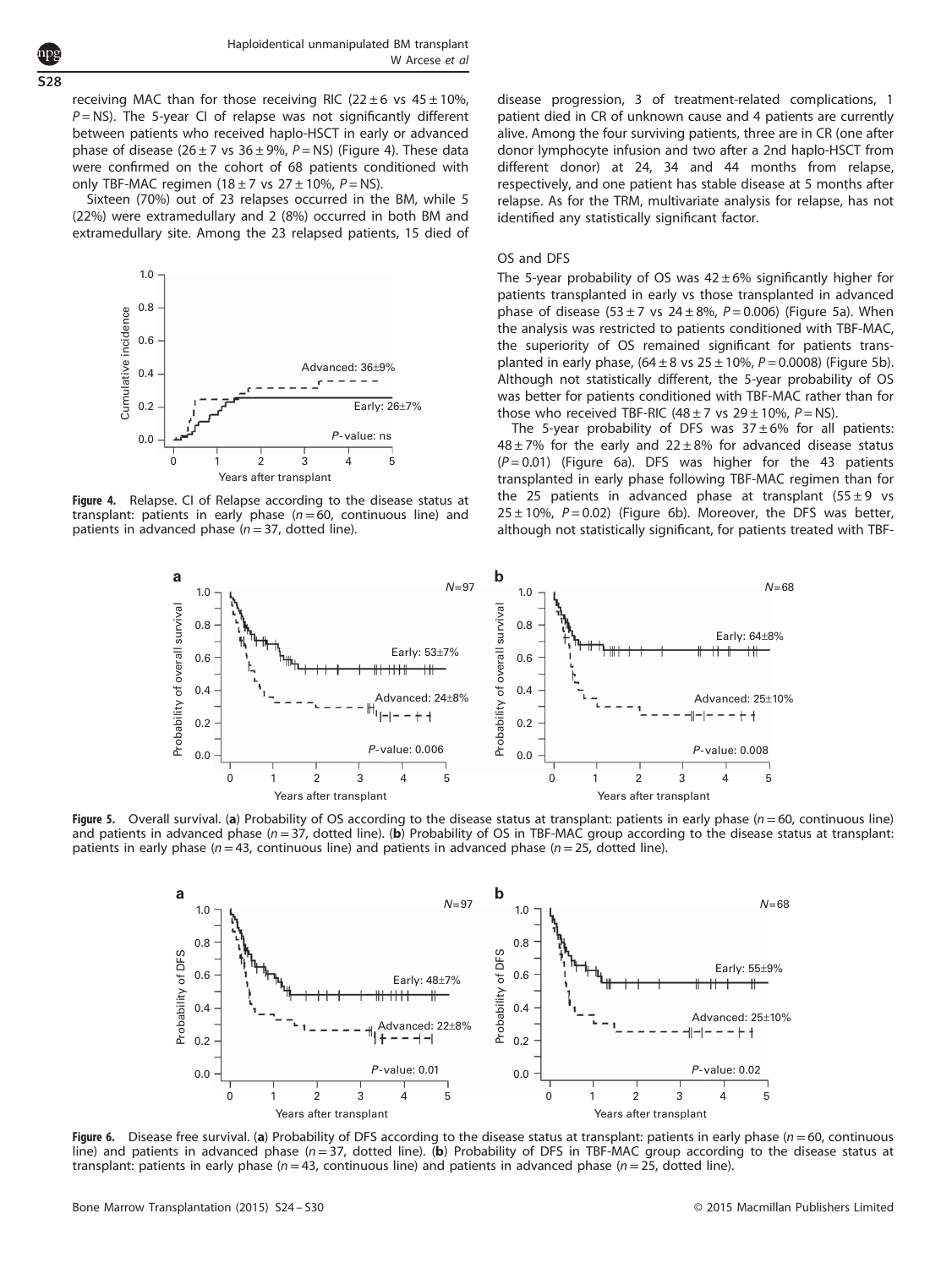<span id="page-5-0"></span>

| Parameter                                        | P-value | Hazard<br>ratio | 95% HR CI |             |  |  |  |
|--------------------------------------------------|---------|-----------------|-----------|-------------|--|--|--|
| Analysis of maximum likelihood estimates for OS  |         |                 |           |             |  |  |  |
| Recipient age (continuous)                       | 0.0212  | 1.025           |           | 1.004 1.046 |  |  |  |
| Diagnosis, myeloid vs<br>lymphoid                | 0.0025  | 2.711           | 1.420     | 5.175       |  |  |  |
| Disease status, early vs<br>advanced             | 0.0672  | 1.724           | 0.962     | 3.088       |  |  |  |
| Analysis of maximum likelihood estimates for DFS |         |                 |           |             |  |  |  |
| Recipient age (continuous)                       | 0.0175  | 1.025           | 1.004     | 1.046       |  |  |  |
| Diagnosis, myeloid vs<br>lymphoid                | 0.0036  | 2.629           | 1.371     | 5.043       |  |  |  |
| Disease status, early vs<br>advanced             | 0.1030  | 1.599           | 0.910     | 2.810       |  |  |  |

MAC than for patients prepared with TBF-RIC (43  $\pm$  7 vs 26  $\pm$  10%,  $P = NS$ ).

OS and DFS were remarkably, but not significantly, higher for patients aged  $\leq 44$  years (OS:  $52 \pm 7$  vs  $25 \pm 10$ %,  $P = 0.10$ ; DFS: for OS  $48 \pm 7$  vs  $19 \pm 9$ %,  $P = 0.068$ ).

In multivariate analysis (Table 3), the variables significantly affecting both OS and DFS were: recipient age, as continuous variable ( $P = 0.0212$  for OS and  $P = 0.0175$  for DFS), and myeloid vs lymphoid disorder ( $P = 0.0025$  for OS and  $P = 0.0036$  for DFS). The disease status at transplant (early vs advanced phase) was not statistically significant ( $P = 0.0672$  for OS and P-value = 0.1030 for DFS). However, patients in advanced stage of disease had mortality risk 1.724 higher in respect to patients in early phase (95% confidence interval (95% CI) = 0.962–3.088) and a risk 1.599 higher in terms of DFS (95%CI =  $0.910-2.810$ ).

# **DISCUSSION**

Transplantation of hematopoietic stem cells from partially matched family donors is a promising therapy for patients with high-risk hematological malignancy. Following the indication provided by the previous analysis of results on the first 80 patients,<sup>[6](#page-6-0)</sup> our experience with haploidentical, unmanipulated BM transplantation was carried on with the enrollment of a total of 134 patients. Of these 134 patients, 97 received a G-CSF primed, haploidentical, unmanipulated BM transplant following a uniform, MAC or RIC regimen and an identical GvHD prophylaxis. The present report focused the transplant results on these last patients.

Despite the use of TBF-RIC in presence of two to three HLAmismatched Ags with the donor, no primary graft failure occurred and a stable engraftment with full donor chimerism similar to those obtained using TBF-MAC was achieved within 30 days in all evaluable patients. This result is particularly encouraging if we consider the 13% graft failure reported by the Baltimore group in haploidentical, unmanipulated BM recipients prepared with a RIC regimen consisting of CTX, fludarabine and 2 Gy TBI association and aGvHD prophylaxis including high dose CTX given after graft.<sup>19</sup> We confirm the low incidence of acute and, on a considerably longer follow-up, of chronic GvHD with most patients surviving 1 year after bone marrow transplantation coming back to their full social and work activity.

Most patients in advanced phase at time of transplant had an active disease and had been heavily pretreated, so the high rate of TRM observed in this population is not surprising, but it leads to recommend a more careful selection of patients at highest risk of transplant mortality. Among the patients transplanted in early disease phase, the TRM mainly due to infection complications was significantly lower and occurred in most of cases within 6 months after transplant. As suggested by a matched pair analysis recently produced,<sup>[39](#page-6-0)</sup> where we compared HLA-identical sibling with haploidentical transplants (data not shown), a more aggressive and stringent antinfectious policy directed in particular against CMV reactivation is required during the early period after haploidentical transplant.

Although the CI of relapse was not statistically different between patients transplanted in early and advanced disease phase or between recipients TBF-MAC or TBF-RIC and no significant factor was found in multivariate analysis, the risk of relapse was remarkably lower for patients transplanted in early phase or conditioned with the TBF-MAC regimen.

Taking into account the longer follow-up of our patients, the relapse rate is well comparable with that reported by Raiola et  $al$ . for patients receiving an identical TBF-MAC regimen and aGvHD prophylaxis including high dose post-transplant CTX. In light of the recently reported observation on the concomitant loss of the unshared haplotype in a substantial proportion of relapsing patients,[40,41](#page-6-0) the immuno-biological mechanism of relapse occurring after unmanipulated, haploidentical transplant needs to be better understood. However, Zeidan et al.<sup>[42](#page-6-0)</sup> have recently reported a 30% successful rate of durable responses achieved in 40 relapsing patients by using escalating dose of donor lymphocyte infusions. Such results are particularly encouraging and lead to plan a careful monitoring of minimal residual disease after transplant with a view of an early pre-emptive donor lymphocyte infusion therapy, which is better guaranteed for the prompt donor availability otherwise than in volunteer-unrelated donor or CB transplant setting.

In multivariate analysis, the younger recipient age and the myeloid nature of the hematological disorders resulted in significant favorable factors related to either OS or DFS. Although in the Cox model the early disease phase did not rich the level of statistically significance and TBF-MAC did not enter into the model, either factors favorably affected both OS and DFS.

In conclusion, from our updated analysis on patients receiving a uniform conditioning regimen and an identical GvHD prophylaxis including the monoclonal anti-CD25 monoclonal Ab Basiliximab, we can confirm on a long follow-up that the G-CSF primed, unmanipulated BM transplantation from an haploidentical family donor represents a valid alternative for patients with high-risk malignant hematological diseases, lacking an HLA-identical sibling donor and urgently requiring to be transplanted. This transplant procedure enables to save the relevant costs related to the search for the graft acquisition from other sources and, avoiding expensive laboratory facilities and personnel with high expertise in cell manipulation, can be worldwide extended to transplant centers. To date, it is mandatory to include haploidentical transplant in the algorithm of search for an alternative donor.

# CONFLICT OF INTEREST

The authors declare no conflict of interest.

# ACKNOWLEDGEMENTS

This work was supported in part by grants from the Agenzia Regionale del Lazio per i Trapianti e le Patologie Connesse and from the "Matteo Fabrizio" Onlus-Association.

# **REFERENCES**

1 Huang XJ, Liu DH, Liu KY, Xu LP, Chen H, Han W et al. Haploidentical hematopoietic stem cell transplantation without in vitro T-cell depletion for the treatment of hematological malignancies. Bone Marrow Transplant 2006; 38: 291–297.